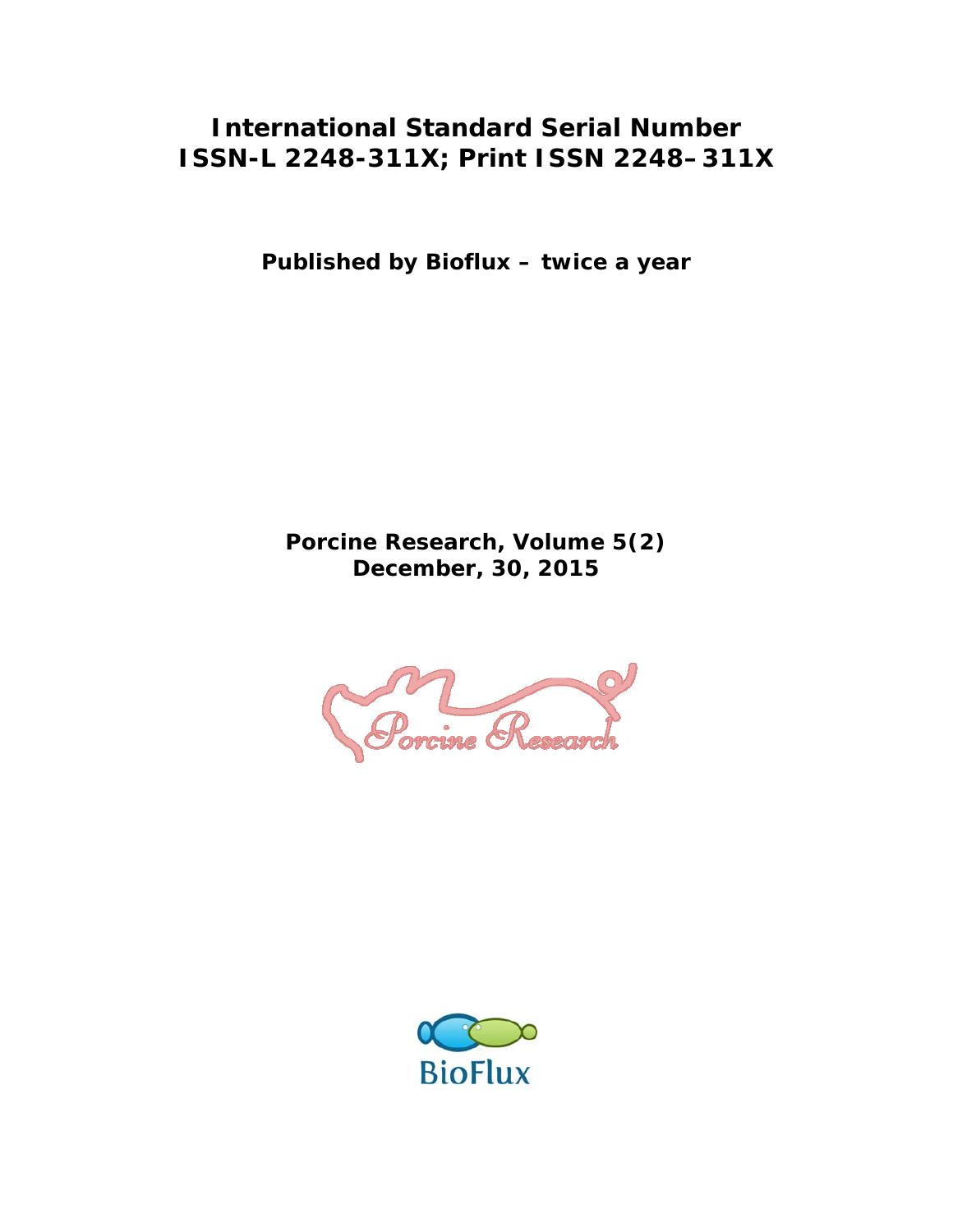# **ABOUT "PORCINE RESEARCH"**

Porcine Research is a peer-reviewed journal. Each published article was independently seen before by two scientific reviewers and at least one lingvist. The journal covers all the fields of porcine research (structure, function, evolution, ecology, taxonomy) and swine husbandry (applied biology, legislation, meat production technology, or biotechnology).

Porcine Research is a good opportunity for you to publish your original research, review, opinion, essay or short communication, both printed and online, color, open access. The journal will be disseminated on a very large scale with the help of various international databases. Peer-review policy: single blind peer-review is used.

# **EDITORIAL BOARD**

#### **Editor-in-Chief**

Botha Miklos, Bioflux SRL, Cluj-Napoca (Romania)

#### **Editors**

Buys Nadine, K. U. Leuven (Belgium) Caisîn Larisa, The State Agrarian Univ.of Moldova, Chișinău (Rep.of Moldova) Karalyan Zaven, Institute of Molecular Biology of NAS RA (Armenia) Kataria Anil Kumar, Rajasthan Univ. of Vet. and Anim. Sci., Bikaner (India) Kim Serra, Independent researcher (USA) Papatsiros Vassilis, University of Thessaly (Greece) Păcală Nicolae, USAMVBT, Timisoara (Romania) Petrescu-Mag Ioan Valentin, USAMV Cluj, Cluj-Napoca, University of Oradea (Romania) Sima Nicusor Flaviu, USAMV Cluj, Cluj-Napoca (Romania) Socol Claudia, National Agency for Animal Husbandry "Prof. dr. G. K. Constantinescu" (Romania) Spincemaille Geert, Rattlerow Seghers (Belgium) Suteu Mihai, Independent researcher, Cluj-Napoca (Romania) Vlaic Augustin, USAMV Cluj, Cluj-Napoca (Romania) Wavreille Jose, Waloon Agricultural Research Centre (Belgium).

### **Scientific Reviewers**

Coroian Aurelia, USAMV Cluj, Cluj-Napoca (Romania) Coroian Cristian, USAMV Cluj, Cluj-Napoca (Romania) Georgescu Bogdan, USAMV Cluj, Cluj-Napoca (Romania) Hettig Andrea, Independent researcher, Cluj-Napoca (Romania) Ichim Oana, Zoo Tech Group, Cluj-Napoca (Romania) Oroian Ioan, USAMV Cluj, Cluj-Napoca (Romania)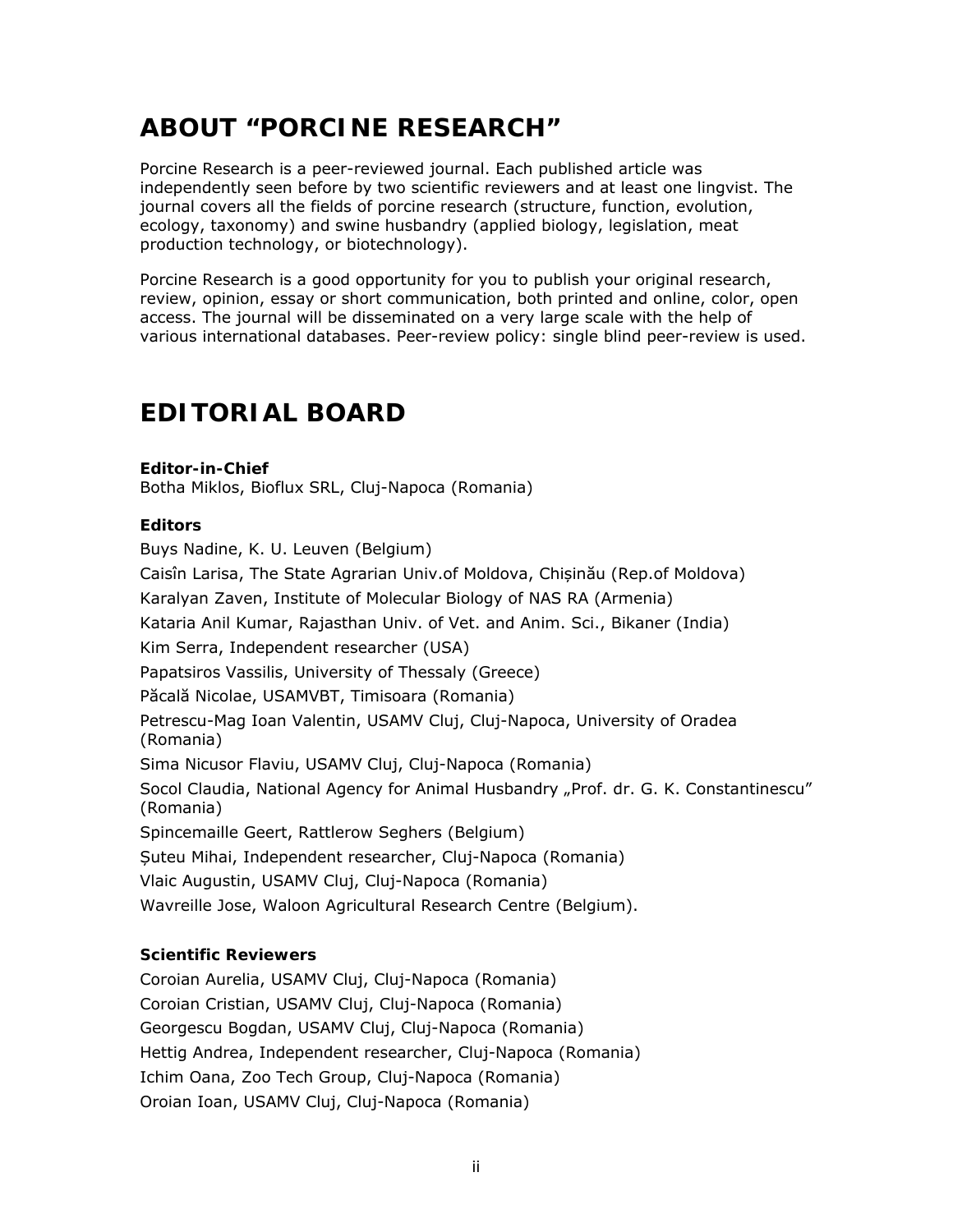Păsărin Benone, USAMV Iasi, Iasi (Romania) Rusu Mircea, Liceul Tehnologic Special Samus, Cluj-Napoca (Romania) Hoha Gabriel, USAMV Iasi, Iasi (Romania).

### **Abstracting and Indexes**

ISI Web of Knowledge (via Zoological Record and CABI) Thomson Reuters - Master Journal List (via Zoological Record) Zoological Record and its ION (Index to Organism Name) CAB Abstracts Global Health CAB Direct (CABI's own Platform) DIMDI Dialog Datastar Ovid LinkSolver NLM Catalog (NCBI) Ulrich's Periodicals Directory Serials Solutions and many others.

### **Zoological Record (part of Biosis)**

ION contains the organism names related data gathered from the scientific literature for Thomson Reuters' *Zoological Record®* database. Viruses, bacteria and plant names will be added from other Thomson Reuters databases such as *BIOSIS Previews®* and *Biological Abstracts®.*



Ulrich's™ is the most comprehensive knowledgebase of print and electronic serials data available and features in-depth coverage for more than 300,000 serials from 90,000 publishers covering 950 subject areas and 200 languages. This unmatched resource powers the Ulrich's™ Global Serials Intelligence services. For more than 75 years, librarians and researchers have trusted Ulrich's™ as the authoritative serials resource for unbiased information about journals, magazines, newspapers, and other periodicals around the world. The Ulrich's dedicated data managers perform ongoing research and publisher outreach to ensure the most current, multi-faceted view of the scope, availability, and quality of serials resources.